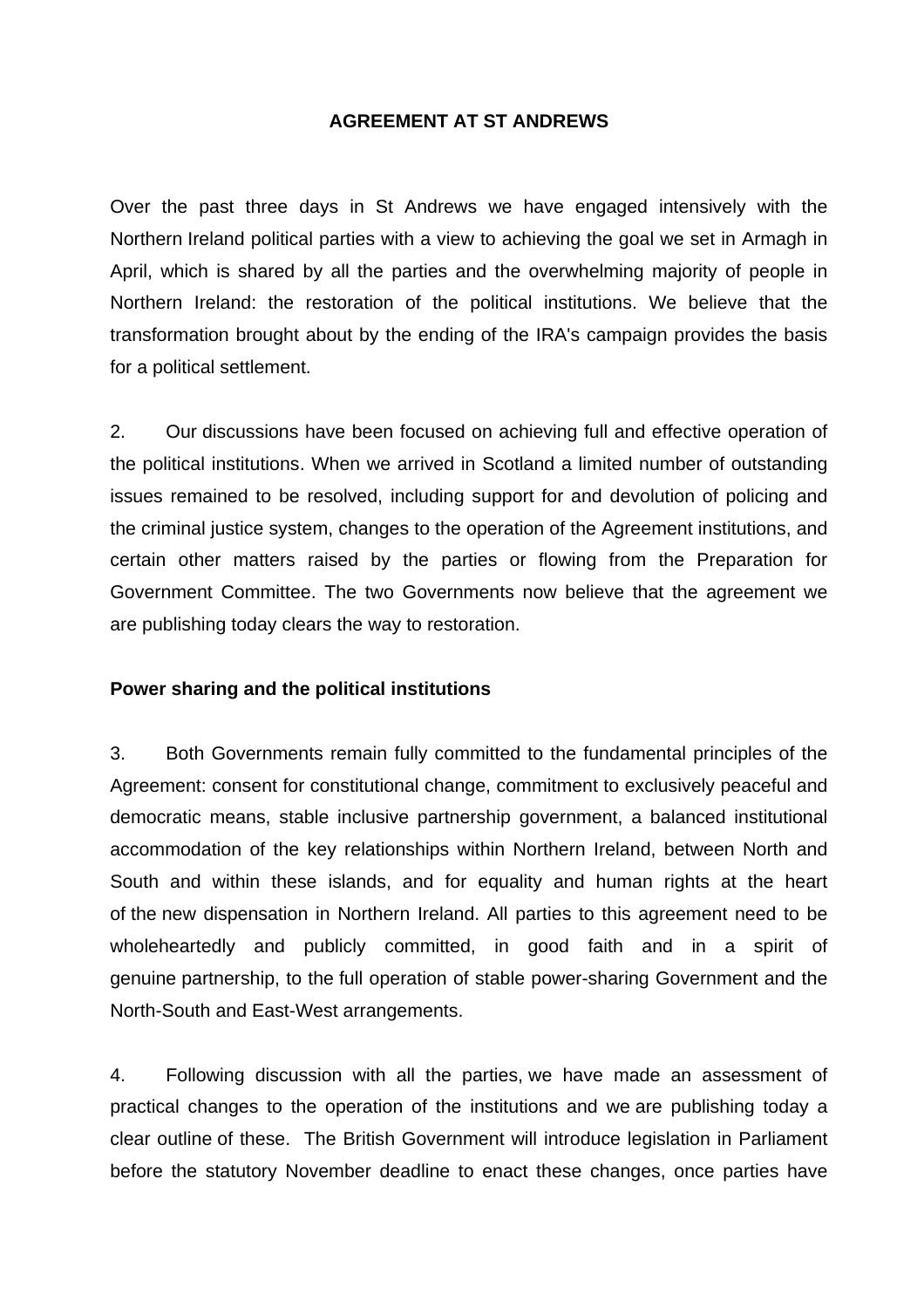endorsed the agreement and agreed definitively to restore the power sharing institutions. Details of these changes are set out in Annex A.

# **Policing and the rule of law**

5. We have consistently said that support for policing and the rule of law should be extended to every part of the community. We believe that all the parties share this objective. Notwithstanding the right of every political party to hold the police to account, we believe that there are fundamental principles of support for the police and the courts which underpin any democratic society.

6. We believe that the essential elements of support for law and order include endorsing fully the Police Service of Northern Ireland and the criminal justice system, actively encouraging everyone in the community to co-operate fully with the PSNI in tackling crime in all areas and actively supporting all the policing and criminal justice institutions, including the Policing Board.

7. Discussions on the devolution of policing and justice have progressed well in the Preparation for Government Committee. The Governments have requested the parties to continue these discussions so as to agree the necessary administrative arrangements to create a new policing and justice department. It is our view that implementation of the agreement published today should be sufficient to build the community confidence necessary for the Assembly to request the devolution of criminal justice and policing from the British Government by May 2008.

# **Human Rights, Equality, Victims and other issues**

8. Both Governments have also discussed other matters raised by the parties. Some of these relate to the final implementation of the Agreement and others have been raised in the context of the Preparation for Government Committee. The British Government has also agreed to take forward a number of measures to build confidence in both communities and to pursue a shared future for Northern Ireland in which the culture, rights and aspirations of all are respected and valued, free from sectarianism, racism and intolerance. Details of all these issues are set out in Annex B.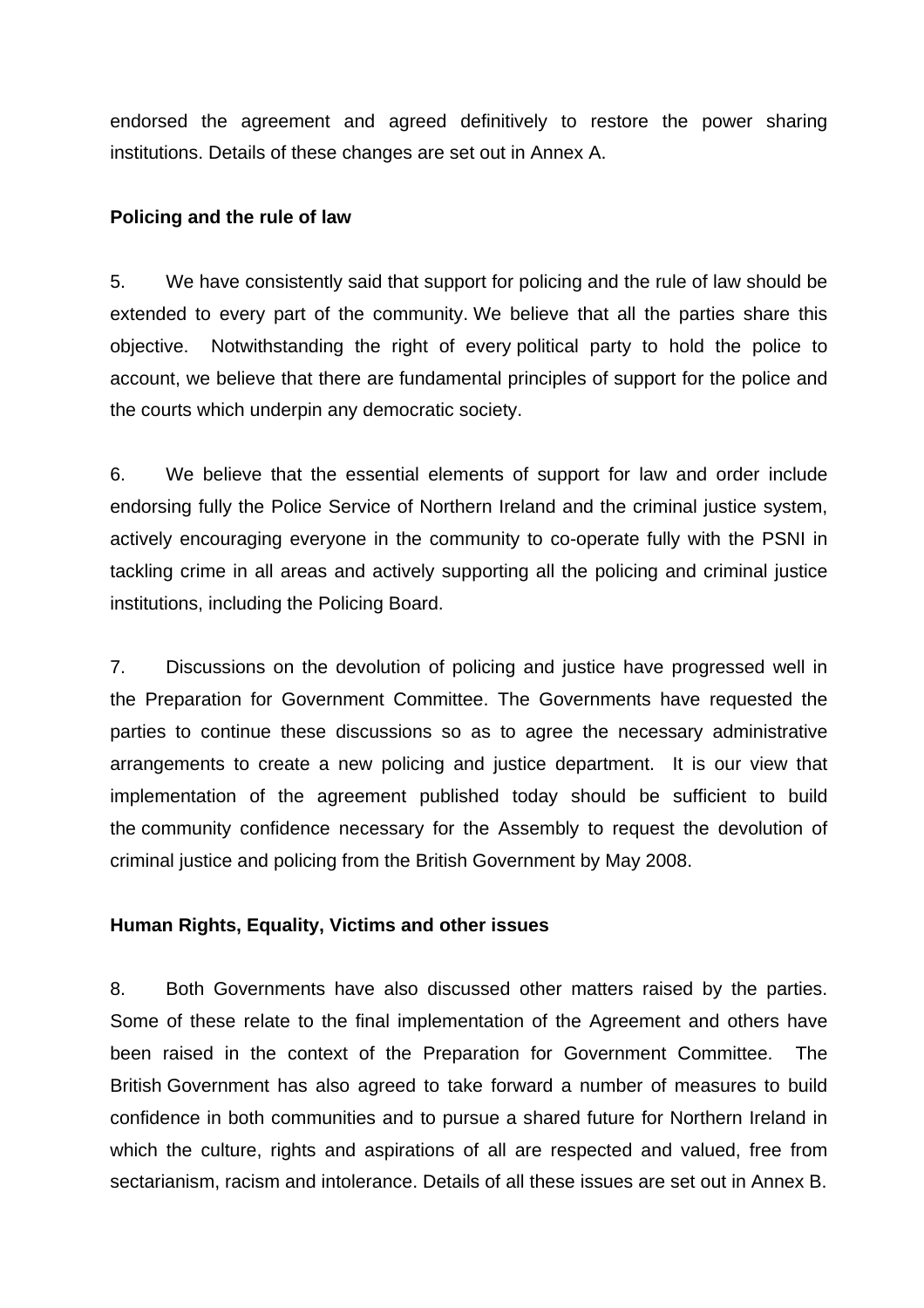# **Financial package for the newly restored Executive**

9. The Governments are also committed to working with the parties to establish the most favourable possible financial climate for a newly restored Executive. The Chancellor of the Exchequer and the Minister for Finance will meet delegations from the First and Deputy First Minister to take this forward. Details of how this might be achieved are set out in Annex C.

# **Conclusion**

10. We believe that all parties should be able to endorse this agreement and to implement it in good faith, building the trust and confidence necessary for a stable and lasting settlement. We have set out a fixed timetable for the implementation of this agreement in Annex D and have asked parties, having consulted their members, to confirm their acceptance by 10 November. Following endorsement of the St Andrews agreement by the parties the Assembly will meet to nominate the First and Deputy First Minister on 24 November. Between that date and restoration of the Executive on 26 March the new Programme for Government Committee will agree all the necessary arrangements relating to ministerial responsibilities, ensuring that d'Hondt can be run and the Executive can operate immediately.

11. Verification and compliance mechanisms relating to the Assembly already exist, as set out in the agreement between the Governments published in May 2003 and in the Belfast Agreement. The Prime Minister and the Taoiseach are determined that default by any one of the parties following restoration of the Executive should not be allowed to delay or hinder political progress in Northern Ireland.

12. The Governments have made clear that in the event of failure to reach agreement by the 24 November we will proceed on the basis of the new British Irish partnership arrangements to implement the Belfast Agreement.

13. It is clear to us that all the parties wish to see devolution restored. It is also clear to us that all parties wish to support policing and the rule of law. We hope they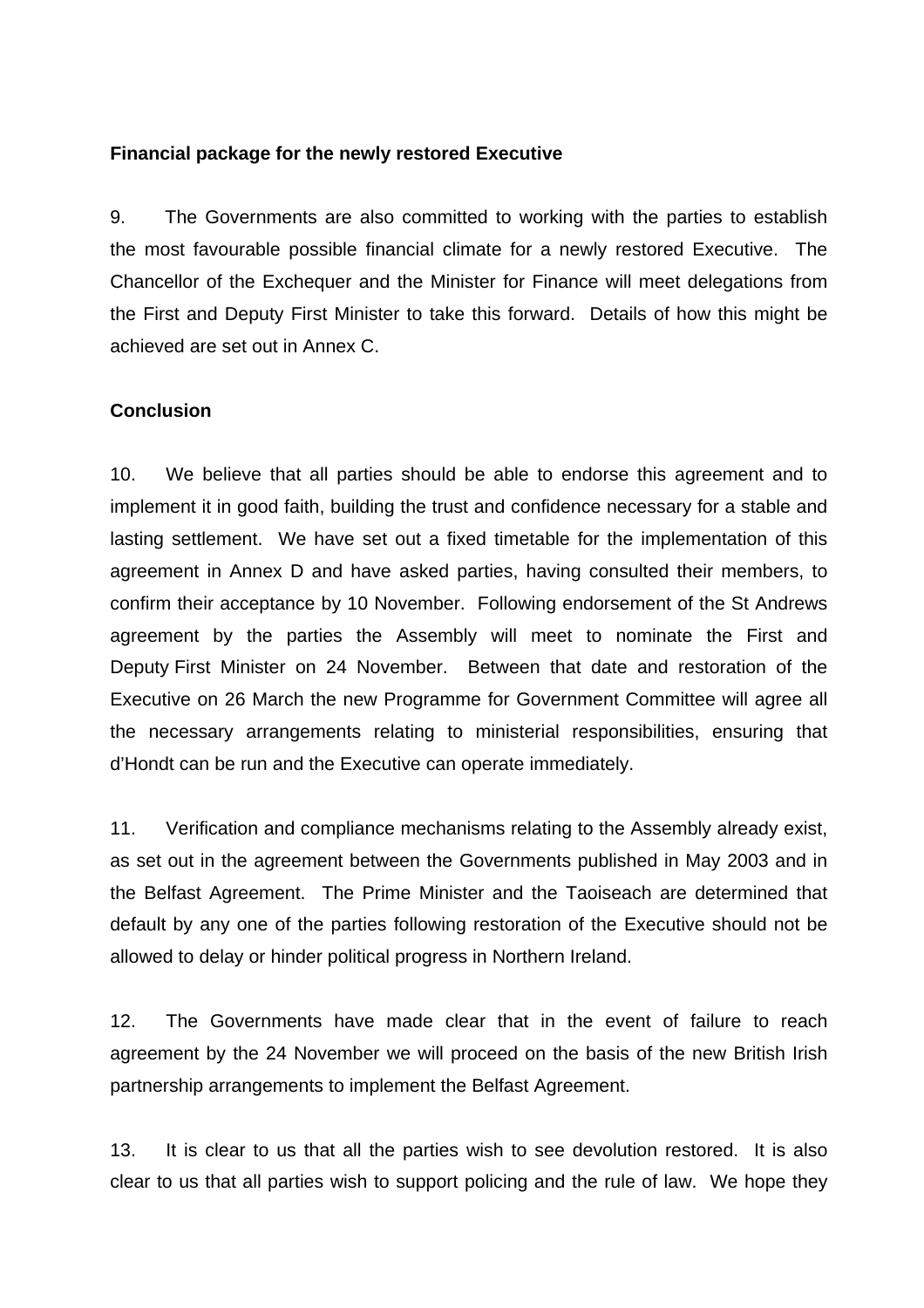will seize this opportunity for bringing the political process in Northern Ireland to completion and establishing power-sharing government for the benefit of the whole community.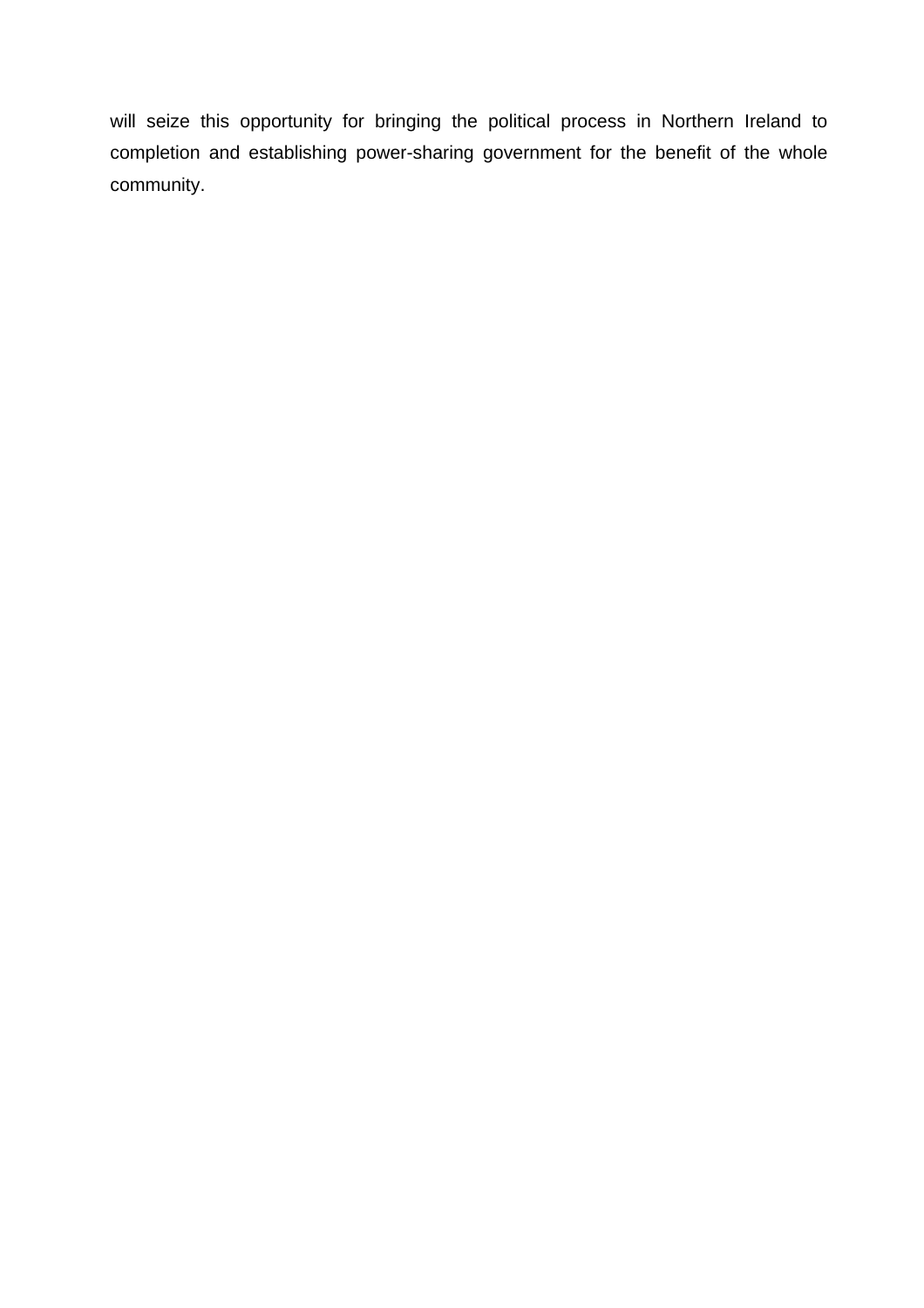### **PRACTICAL CHANGES TO THE OPERATION OF THE INSTITUTIONS**

1. Following discussion with all the parties in the Preparation for Government Committee and here at St Andrews, we are proposing practical changes to the operation of the institutions of the Agreement in the interests of efficiency and fairness, as envisaged by the Agreement itself. We believe the changes will enable all the institutions to operate in an effective and stable manner, with all parties engaging in good faith and in a spirit of genuine partnership.

#### **Strand 1 Issues**

2. **A statutory ministerial Code**. An amendment to the Northern Ireland Act 1998 would provide for a statutory ministerial Code, and place a duty upon Ministers (including junior Ministers), notwithstanding their executive authority in their areas of responsibility as defined in the Agreement, to act in accordance with the provisions on ministerial accountability of the Code. The Code would reflect a requirement for safeguards to ensure that all sections of the community could participate and work together successfully in the operation of these institutions and that all sections of the community were protected. There would be arrangements to ensure that, where a decision of the Executive could not be achieved by consensus and a vote was required, any three members of the Executive could require it to be taken on a cross-community basis.

3. The 1998 Act would be amended to require inclusion in the Code of agreed provisions in relation to ministerial accountability. Consistent with paragraphs 19 and 20 of the Agreement, this would provide for the Executive to be the forum for:

- (i) the discussion of, and agreement on, issues which cut across the responsibilities of two or more Ministers, including in particular those that are the responsibility of the Minister of Finance and Personnel.
- (ii) prioritising executive proposals;
- (iii) prioritising legislative proposals;
- (iv) recommending a common position where necessary for instance, on matters which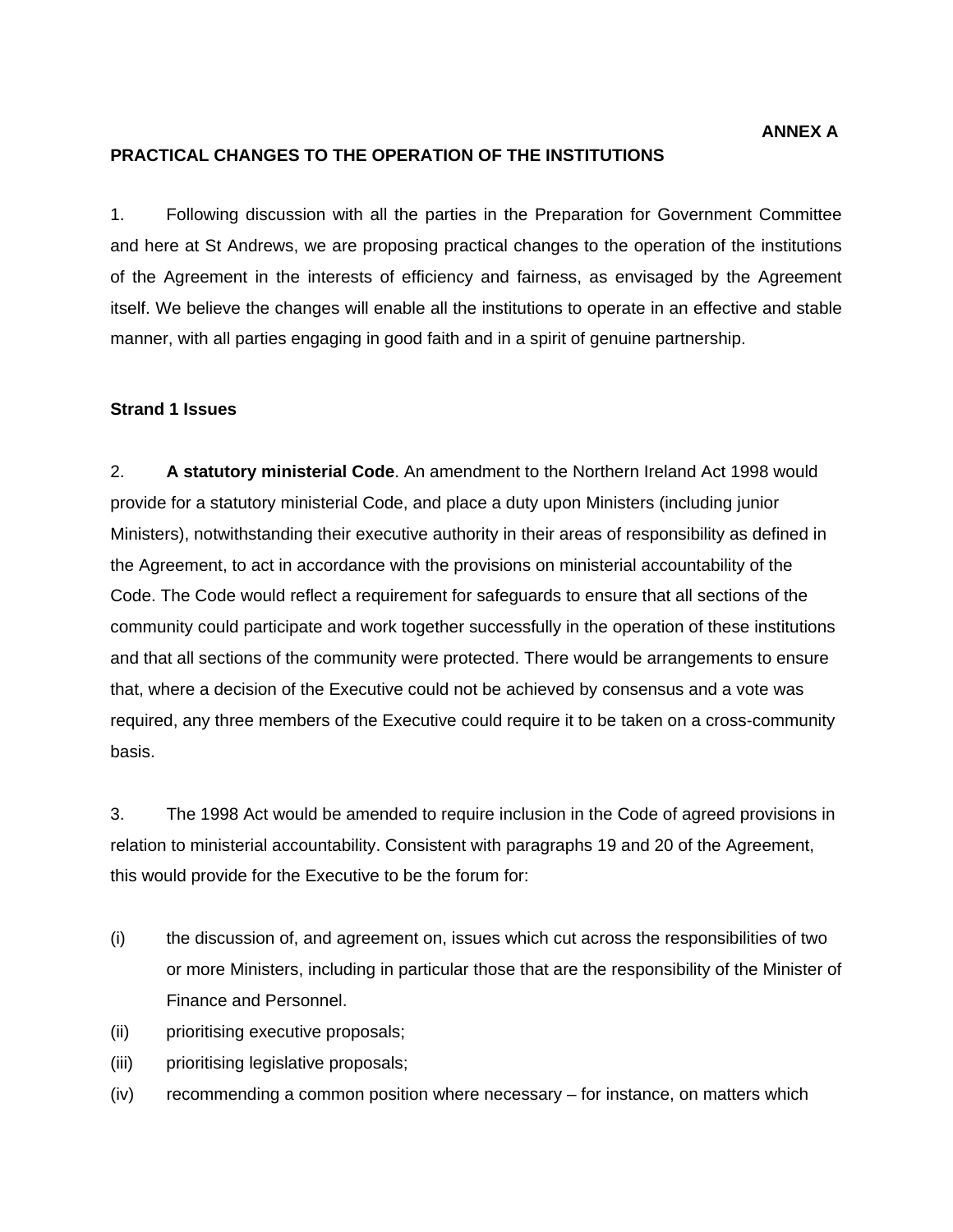concern the response of the Northern Ireland administration to external relationships;

(v) agreement each year on (and review as necessary of) a programme incorporating an agreed budget linked to policies and programmes (Programme for Government).

4. The Code will also provide for the discussion of and agreement on any issue which is significant or controversial and:

- (a) clearly outside the scope of the agreed Programme for Government or
- (b) which the First Minister and Deputy First Minister agree should be brought to the Executive.

5. The new Code would be discussed by the parties and agreed by the Executive when formed. The First Minister and Deputy First Minister would propose the Code to the Assembly. It would have effect once endorsed by cross-community support there. Any amendments to the Code would require cross-community support in the Assembly.

6. **Assembly referrals for Executive review**. An amendment to the 1998 Act would provide for referrals from the Assembly to the Executive of important ministerial decisions. Thirty members of the Assembly might initiate such a referral, within seven days of a ministerial decision or notification of the decision where appropriate. Before he could pass the referral to the Executive, the Presiding Officer, following consultation with the parties in the Assembly, would be required to certify that it concerned an issue of public importance. The Executive would consider the issue within seven days. A second referral could not be made by the Assembly in respect of the same matter. Only matters covered by the Ministerial Code, as set out above, would require a collective decision by the Executive.

7. Reflecting the Pledge of Office, Ministers would be required to act in accordance with any relevant decisions of the Executive and/or Assembly.

8. **Amendments to the Pledge of Office**. The Pledge of Office would require that Ministers would participate fully in the Executive and NSMC/BIC, and would observe the joint nature of the office of First Minister and Deputy First Minister. Before the Government legislates on the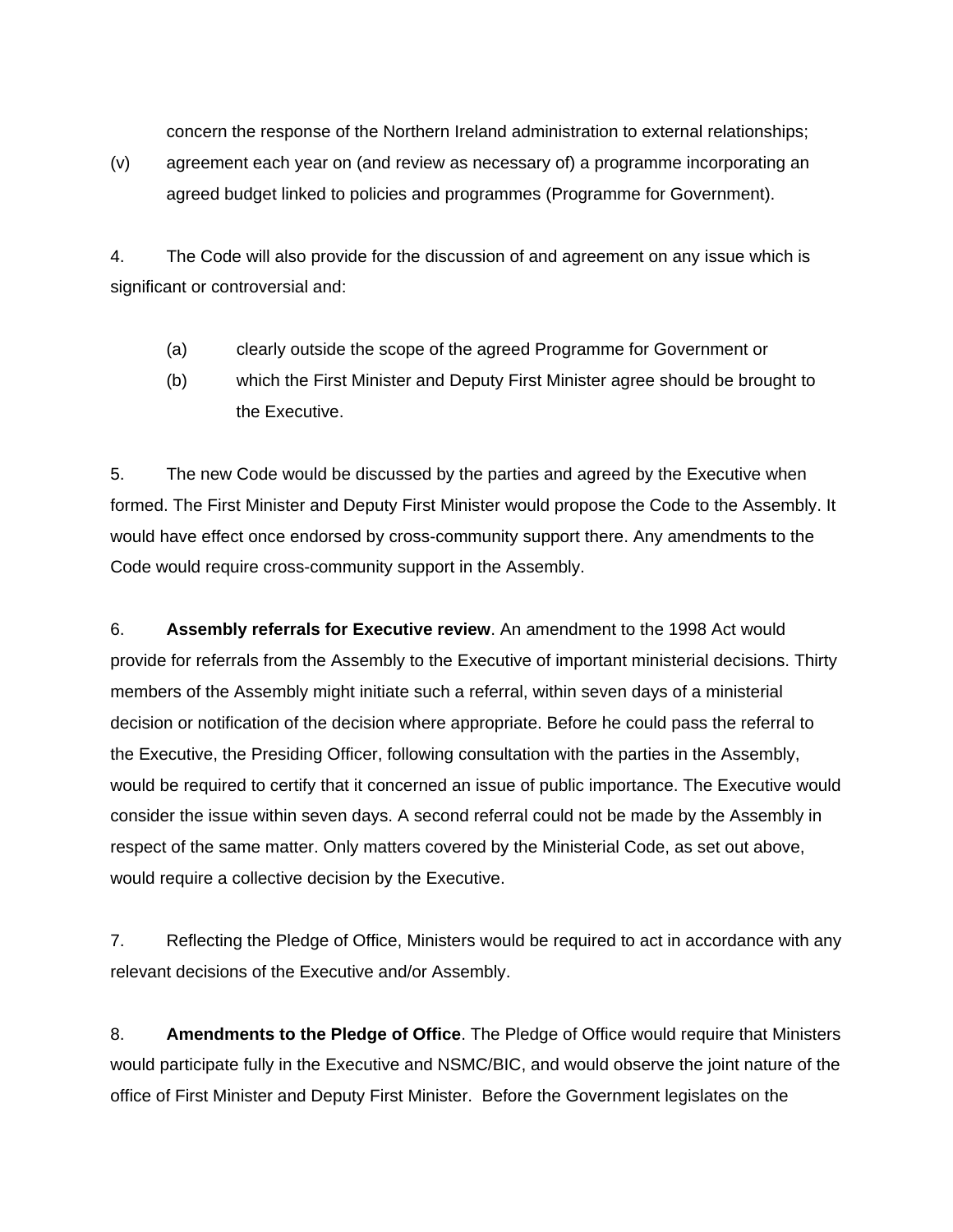pledge of office it will consider the outcome of further Preparation for Government Committee discussions on policing and the rule of law.

9. **Appointment of Ministers in the Executive**. An amendment would be made to the 1998 Act on appointment of Ministers in the Executive. The Nominating Officer of the largest party in the largest designation in the Assembly shall make a nomination to the Assembly Presiding Officer for the post of First Minister. The Nominating Officer of the largest party in the second largest designation in the Assembly shall similarly nominate for the post of Deputy First Minister. The d'Hondt procedure will then run, as already set out in the 1998 Act, to fill the Ministerial posts in the Executive. Where a vacancy arose later in the office of the FM or DFM, the nominating officer(s) of the party(ies) entitled to nominate as above for the office(s) would do so and the nominee would take up office once he had taken the pledge of office. Where a vacancy arose in another ministerial office, it would be filled as at present. It will be a matter for the standing Institutional Review Committee referred to in paragraph 12 to consider whether the new procedures should continue beyond the life of the present Assembly.

10. **Functions of Office of First Minister and Deputy First Minister**. The First Minister and Deputy First Minister would reach agreement as to whether any functions of the current OFMDFM should be transferred to other departments, and would put proposals to the Executive and Assembly accordingly.

11. **Committee of the Centre**. An amendment to the 1998 Act would provide for the existing Assembly Committee of the Centre to be placed on a statutory footing like that of other departmental scrutiny committees.

12. **Reviews**. An amendment to the 1998 Act would provide for the Assembly to appoint a standing Institutional Review Committee, to examine the operational aspects of the Strand One institutions. Matters to be reviewed in this way would be agreed among the parties. The Committee's reports would be considered by the Executive and Assembly, and, where agreed changes required legislative steps outside the scope of the devolved institutions, by the British Government in consultation as appropriate with the Irish Government.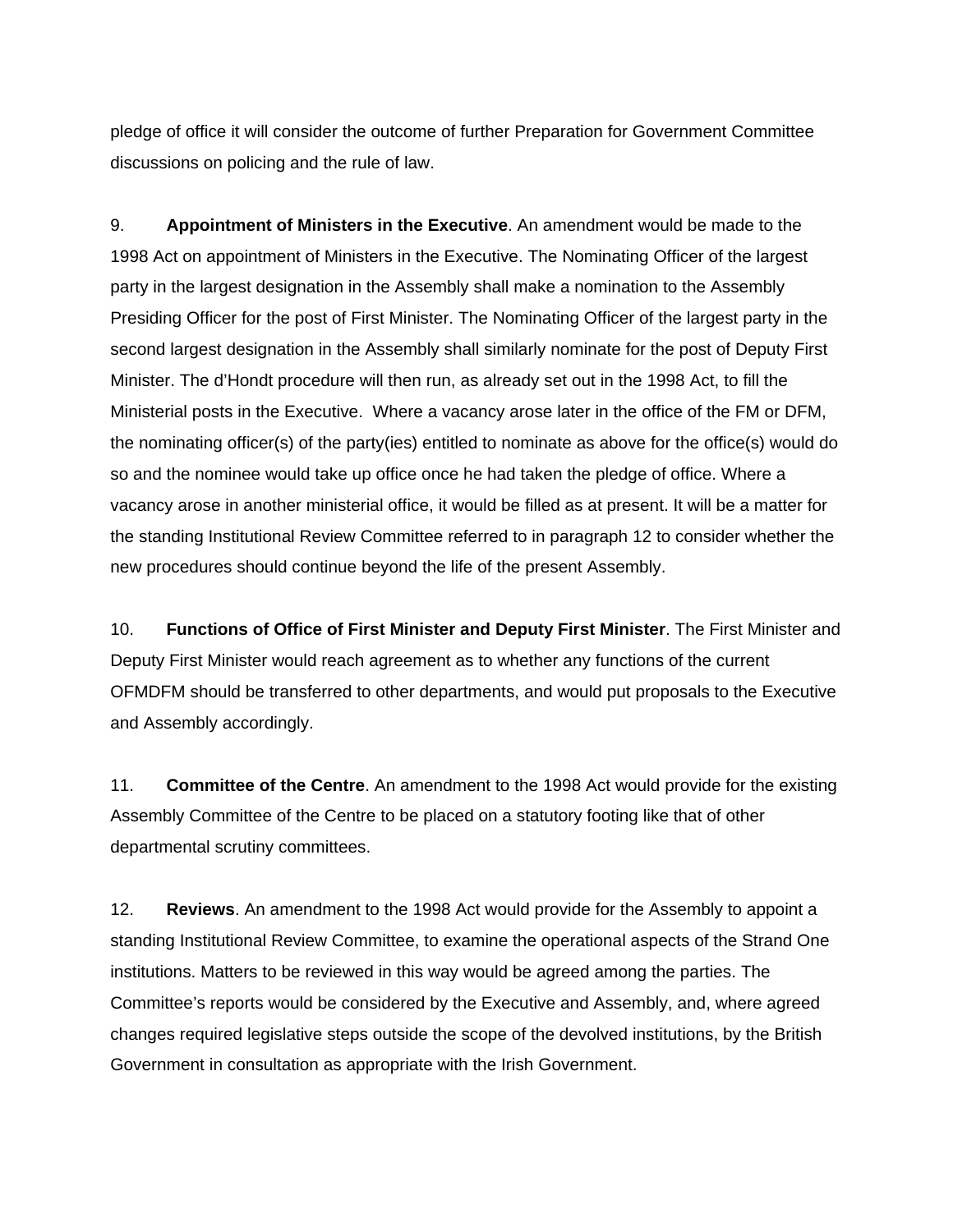13. The First Minister and Deputy First Minister would appoint an Efficiency Review Panel, to examine efficiency and value for money of aspects of the Strand One institutions. The FM/DFM would put to the Assembly for approval proposals for the panel's remit, which might include the size of the Assembly and the departmental structure. The Panel would take into account as appropriate the work of the Review of Public Administration. The Panel's report would be considered by the Executive and Assembly, and, where agreed changes required legislative steps outside the scope of the devolved institutions, by the British Government in consultation as appropriate with the Irish Government.

14. **Repeal of the Northern Ireland Act 2000**. The Northern Ireland Act 2006 provides for the automatic repeal of the Northern Ireland Act 2000 if the Assembly is restored by the date set out in that Act. The Government remains committed to the repeal of the Northern Ireland Act 2000 on the restoration of devolved government in Northern Ireland.

15. **Community designation**. An amendment to the 1998 Act would provide that an Assembly Member would not be able to change community designation for the whole of an Assembly term except in the case of a change of membership of political party.

#### **Strands Two and Three issues**

16. **Executive role in preparation for NSMC and BIC meetings**. The amendment to the Northern Ireland Act 1998 on a ministerial Code, described in the British Government's Strand One proposals, would bear on Executive proceedings relating to the North-South Ministerial Council and British-Irish Council.

17. The Code would provide that draft NSMC and BIC decision papers would be circulated to all Executive members within a period (to be decided by the Executive) in advance of a scheduled NSMC or BIC meeting. Any member of the Executive would have the right to seek an Executive discussion on such a paper. Notwithstanding the lead Minister's executive authority in his/her area of responsibility as defined in the Agreement, where the Code provided that certain matters should be considered/agreed in the Executive Committee (see paragraphs 3 to 5 of the British Government's Strand One proposals), this would apply to any draft NSMC/BIC decision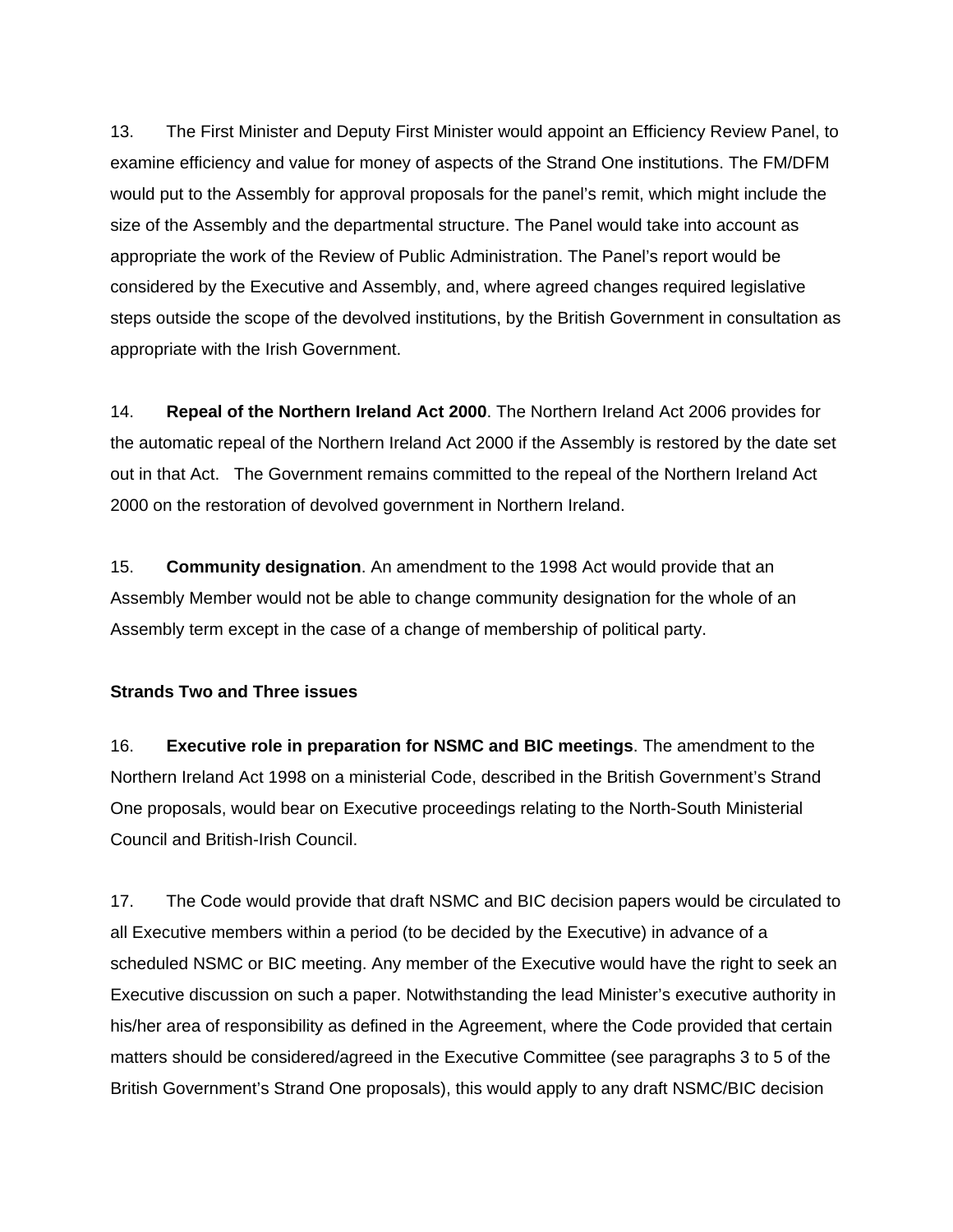papers falling within those agreed provisions.

18. **Attendance at NSMC and BIC**. Amendments to the 1998 Act would provide for a minister with lead departmental interest in an issue under consideration at an NSMC/BIC meeting to be entitled to attend (with a power for a minister so entitled, by consent, to arrange for another minister attending to discharge his/her responsibilities), and a power for the FM/DFM to adjudicate where a Minister's lead departmental interest was disputed. In the circumstances where a lead Minister was not proposing to attend the meeting in question, and had not arranged for a replacement Minister to discharge his/her responsibilities, there would also be a statutory obligation on FM/DFM to nominate a replacement for a lead Minister to attend the NSMC/BIC and discharge his/her responsibilities. There would be a statutory power for the FM/DFM to require such relevant information from the lead department as would be necessary for the NSMC/BIC meeting in question. Finally, reflecting the existing requirement for representation of the Executive on a cross-community basis at meetings of the NSMC/BIC, there would be a statutory obligation on the FM/DFM to nominate the other Minister whose presence is necessary to fulfil that requirement.

19. **Review**. The Northern Ireland Executive and Irish Government, under the auspices of the NSMC, would appoint a Review Group to examine objectively (1) the efficiency and value for money of existing implementation bodies and (2) the case for additional bodies and areas of cooperation within the NSMC where mutual benefit would be derived. The Group would also input into the work commissioned by the NSMC in June 2002 on the identification of a suitable substitute for the proposed Lights Agency of the Foyle, Carlingford and Irish Lights Commission. The Group would report with recommendations to the NSMC. Any changes to the existing arrangements would require the specific endorsement of the Assembly and Oireachtas. In the meantime, the NSMC would continue to oversee the ongoing work of the Implementation Bodies and work in the areas of co-operation.

20. **Assembly/Oireachtas scrutiny of implementation bodies**. Chairs and Chief Executives of North/South bodies, when called upon and at least yearly, would appear before relevant Assembly Committees. There is provision in the South for similar arrangements in relation to the Oireachtas.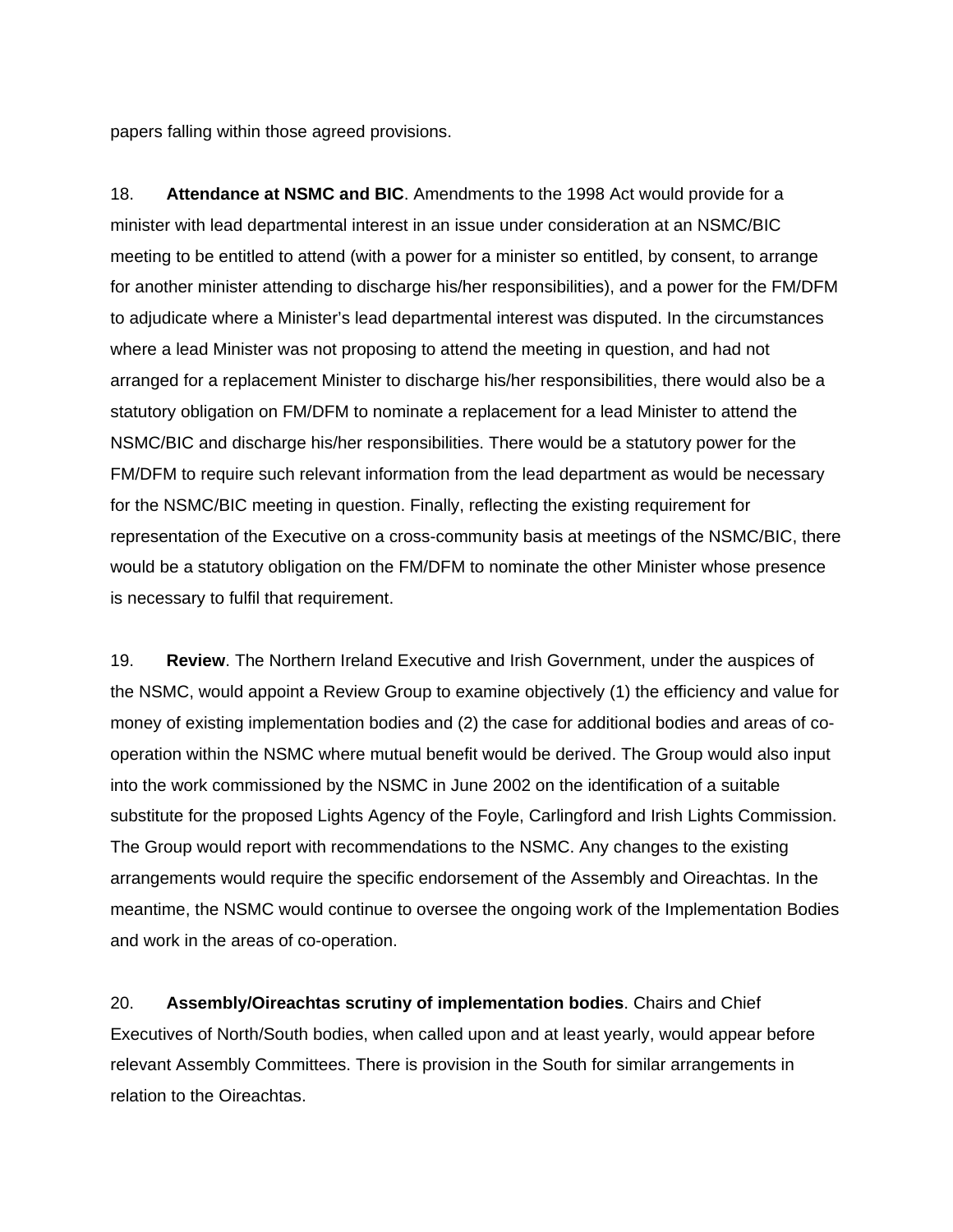21. **North-South Parliamentary Forum**. The Northern Ireland Executive would encourage the parties in the Assembly to establish a North-South parliamentary forum bringing together equal numbers from the Oireachtas and the Assembly, and operating on an inclusive basis.

22. **Independent Consultative Forum**. The Northern Ireland Executive would support the establishment of an independent North/South consultative forum appointed by the two Administrations and representative of civil society.

23. **Secretariat of British-Irish Council**. Following consultation with its other members, and with a view to giving further impetus to its work, the two Governments would facilitate the establishment of a standing secretariat for the British-Irish Council, if members agree.

24. **East-West Inter-parliamentary Framework**. Following appropriate consultation with the British-Irish Inter-parliamentary Body, the two Governments would encourage the Oireachtas, the British Parliament and the relevant elected institutions to approve an East-West Interparliamentary Framework which would embrace all their interests. The framework would operate on an inclusive basis.

25. If the Preparation for Government Committee wishes to reconvene to discuss further changes and reaches agreement by 31 October, the Governments stand ready to implement any such agreed changes.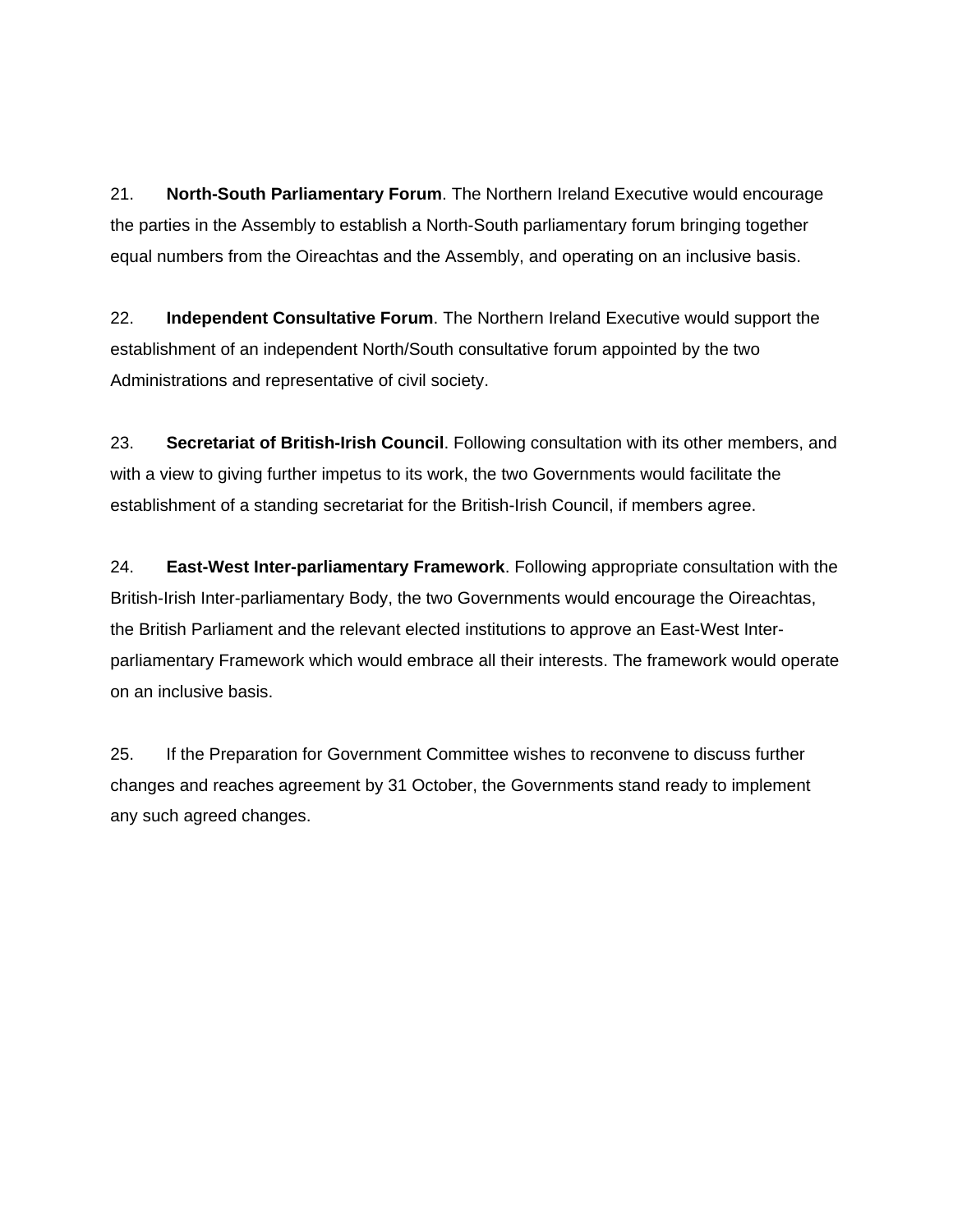### **HUMAN RIGHTS, EQUALITY, VICTIMS AND OTHER ISSUES**

The Government will continue to actively promote the advancement of human rights, equality and mutual respect. In the pursuit of which we commit to the following:

- In early November, we will publish an Anti-Poverty and Social Exclusion strategy to tackle deprivation in both rural and urban communities based on objective need and to remedy patterns of deprivation. The strategy will build on the good work of the 'Neighbourhood Renewal' and 'Renewing Communities' initiatives. This can be taken forward by an incoming Executive.
- The Government will introduce legislation this autumn to establish a Victims' Commissioner for Northern Ireland.
- We will establish a forum on a Bill of Rights and convene its inaugural meeting in December 2006.
- The Government believes in a Single Equality Bill and will work rapidly to make the necessary preparations so that legislation can be taken forward by an incoming Executive at an early date.
- The Government will introduce an Irish Language Act reflecting on the experience of Wales and Ireland and work with the incoming Executive to enhance and protect the development of the Irish language.
- The Government firmly believes in the need to enhance and develop the Ulster Scots language, heritage and culture and will support the incoming Executive in taking this forward.
- We have begun consulting with the Parties on terms of reference for a review which will examine all the issues around parading in Northern Ireland with a view to developing an agreed long term strategy.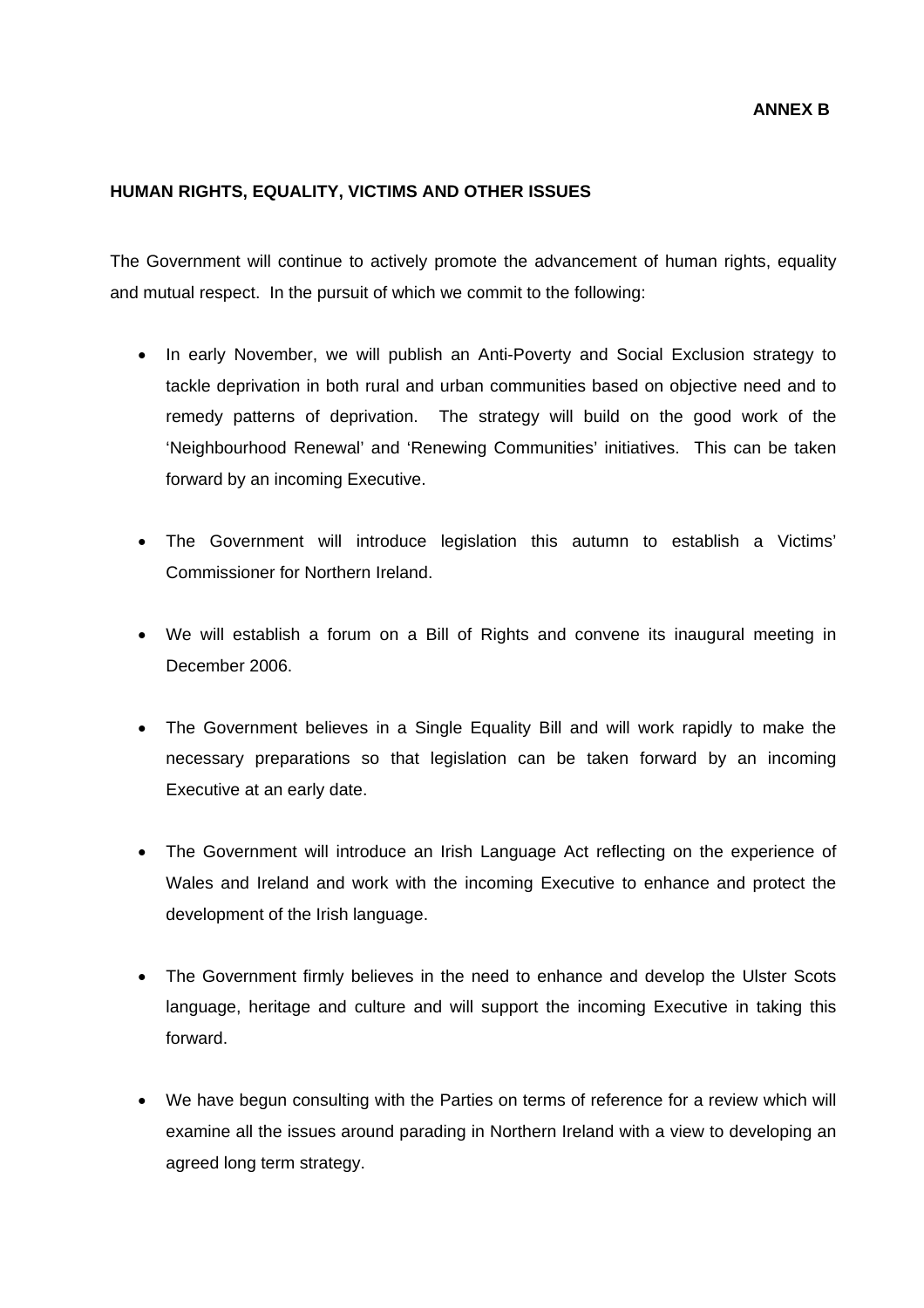- The Government will work with business, trade unions and ex-prisoner groups to produce guidance for employers which will reduce barriers to employment and enhance re-integration of former prisoners.
- The 50/50 recruitment arrangements to the PSNI will lapse when the Patten target for Catholic officers has been achieved.
- We will bring forward in the next parliamentary session legislation to give the Northern Ireland Human Rights Commission additional powers. These will include the power to compel evidence, access places of detention and rely on the Human Rights Act when bringing judicial proceedings in its own name. We will publish the Government's response to the consultation carried out on these matters last year, before 24 November.
- We will bring forward separate legislation before the end of 2006 to reform entry requirements to ensure access for EU nationals to posts in the Civil Service.
- During the autumn we will facilitate a meeting of the Northern Ireland Grand Committee in Northern Ireland.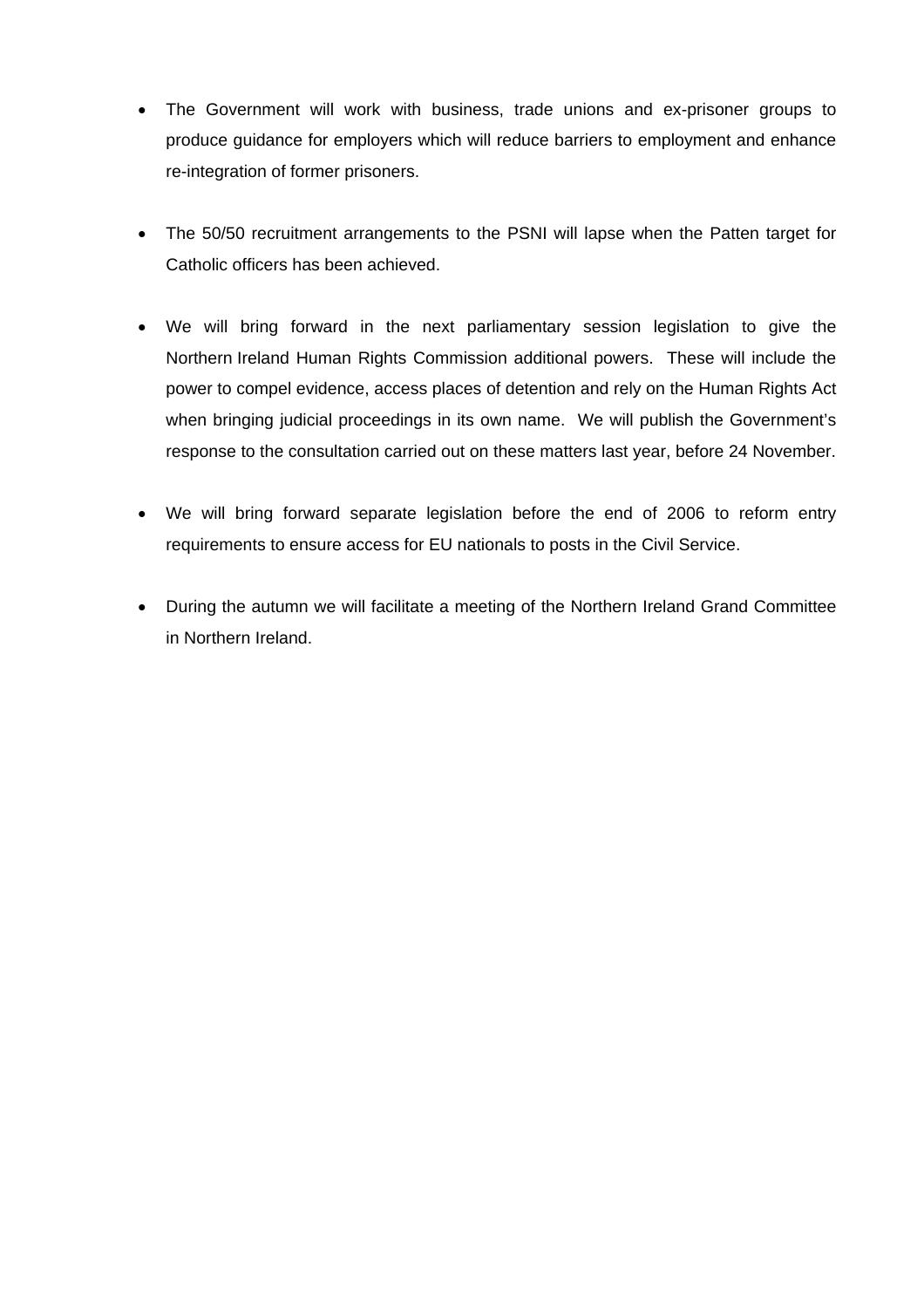### **ANNEX C**

### **FINANCIAL PACKAGE FOR THE NEWLY RESTORED EXECUTIVE**

All of the parties have raised the question of the future economic progress of Northern Ireland. The Governments are committed to working with all the parties to establish a platform for long-term economic stability and reform necessary for a newly restored Executive. In the context of restoration of the institutions, the Governments remain committed to ensuring the Executive has the capacity to provide quality public services, to continue the process of necessary reform, to plan for the future, to make the long-term capital investments to underpin the economic transformation of Northern Ireland, as well as bringing long-term benefits for the island as a whole.

In the context of the forthcoming Comprehensive Spending Review, the Chancellor agrees to meet all parties to consider proposals – including those from the Assembly subgroup on economic challenges facing Northern Ireland - that make the most of new opportunities arising from greater peace and stability. We will also consider the potential for further North/South economic cooperation including proposals for joint investment initiatives. In the context of preparations for restoration, both Governments will work with the parties on these issues.

In response to the strongly expressed views of many in the NI community, the British Government will introduce a cap on domestic rates under the new capital values system and will examine the possibility of further rate reliefs for pensioners on lower incomes.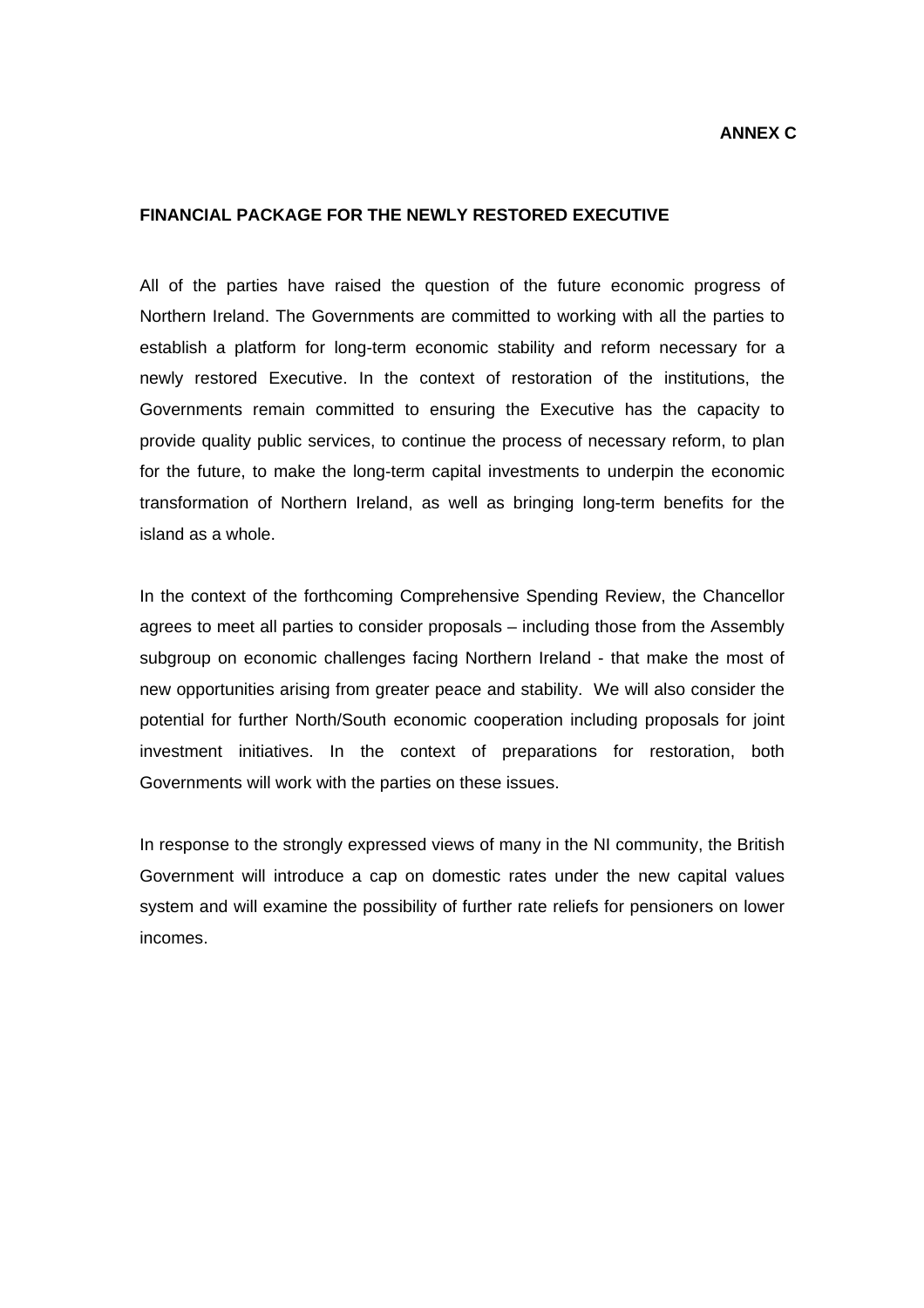### **ANNEX D**

# **TIMETABLE FOR IMPLEMENTATION OF THE ST ANDREWS AGREEMENT**

| 13 October:     | Governments publish St Andrews agreement.<br>Parties consult, including through the DUP Assembly group, the Sinn<br>Fein Ard Comhairle and other appropriate party bodies, on the<br>St Andrews agreement, and respond by 10 November.                |
|-----------------|-------------------------------------------------------------------------------------------------------------------------------------------------------------------------------------------------------------------------------------------------------|
| 17 October:     | New Programme for Government Committee begins regular<br>meetings to agree priorities for new Executive, with parties<br>represented at leadership level.                                                                                             |
| 20/21 November: | Legislation at Westminster to give effect to the St Andrews<br>agreement, including practical changes to the institutions (Annex A).                                                                                                                  |
| 24 November:    | Assembly meets to nominate FM/DFM.                                                                                                                                                                                                                    |
| January:        | IMC Report.                                                                                                                                                                                                                                           |
| March:          | Endorsement by the electorate of the St Andrews agreement.                                                                                                                                                                                            |
| 14 March:       | Members of the Executive nominated by party leaders.                                                                                                                                                                                                  |
| 26 March:       | Power devolved and d'Hondt run.                                                                                                                                                                                                                       |
|                 | Failure to agree to establish the Executive will lead to immediate<br>dissolution of the Assembly, as will failure to agree at any stage, and<br>the Governments will take forward new partnership arrangements on<br>the basis previously announced. |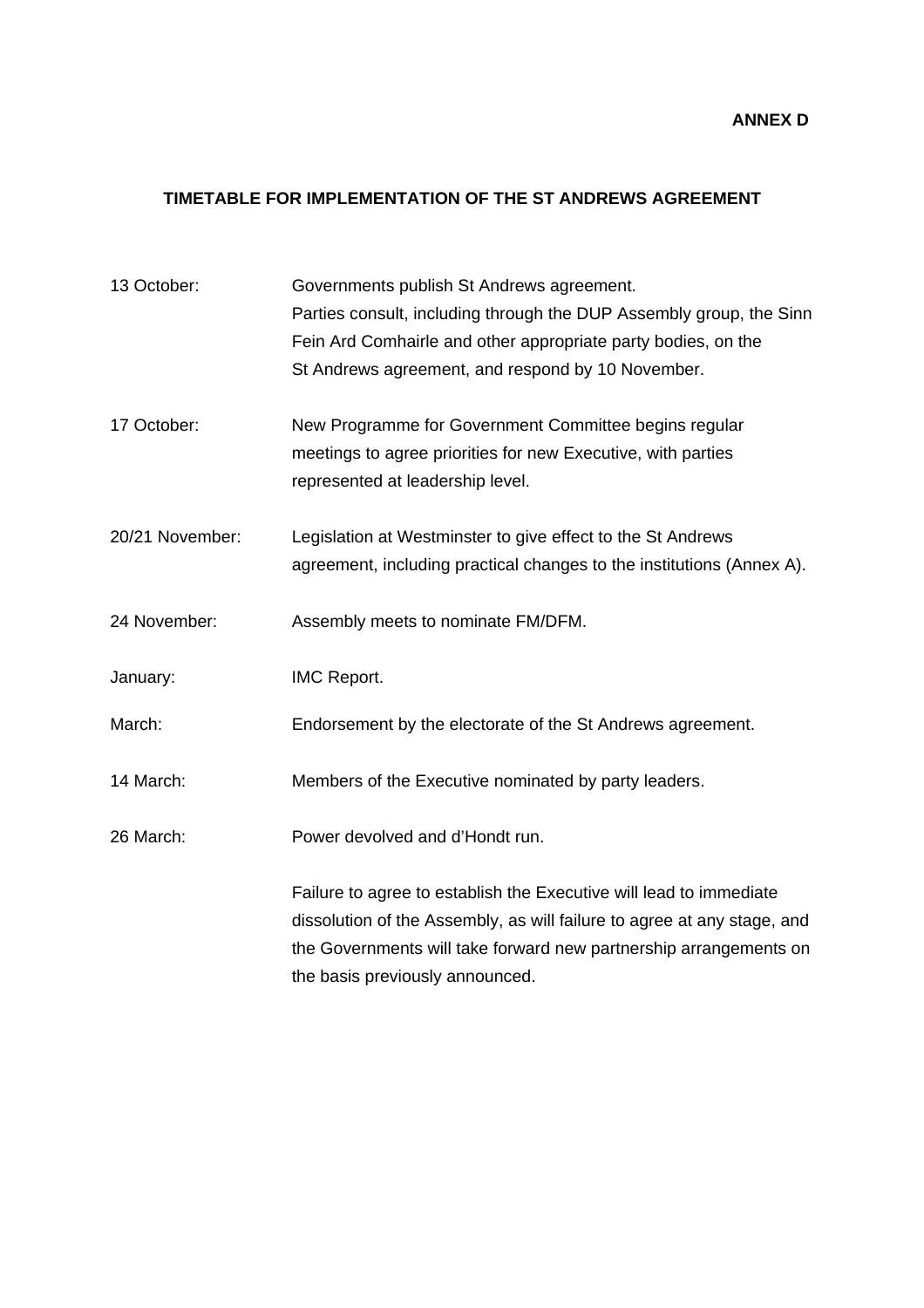# FUTURE NATIONAL SECURITY ARRANGEMENTS IN NORTHERN IRELAND: PAPER BY THE BRITISH GOVERNMENT

Building on the useful discussions that have already taken place with the parties on the issue, this paper outlines the arrangements that are being put in place for the handling of national security intelligence in Northern Ireland and the accountability measures that will be in place, once lead responsibility passes to the Security Service in late 2007.

The change will bring Northern Ireland into line with the rest of the UK, to provide a consistent and co-ordinated response to the threat from terrorism, including from international terrorist groups such as Al Quaeda. It also, since national security is an excepted matter, prepares the way for devolution.

The British Government is confident the new arrangements will bring real benefits to both the Security Service and the PSNI. A key driver behind the practical arrangements currently being devised and tested is the unique interface in NI between national security and serious/organised crime. The new arrangements preserve and build upon the Patten reforms: that is a fundamental principle of these changes.

New integrated working arrangements – the first such approach in the UK - will strengthen the PSNI's criminal intelligence capability. This is because PSNI officers will be co-located with Security Service personnel and will work in a variety of roles including as intelligence analysts/advisors and for the purpose of translating intelligence into executive action. These arrangements are designed precisely for the purpose of ensuring that intelligence is shared and properly directed within the PSNI. Integration of personnel in this way is an essential protection against concerns that some intelligence would not be visible to the PSNI.

The Security Service has no executive policing responsibilities, even in countering threats to national security. While the Security Service will provide the strategic direction, the PSNI's contribution to countering terrorism will remain absolutely central. In all circumstances, including where the interest is national security related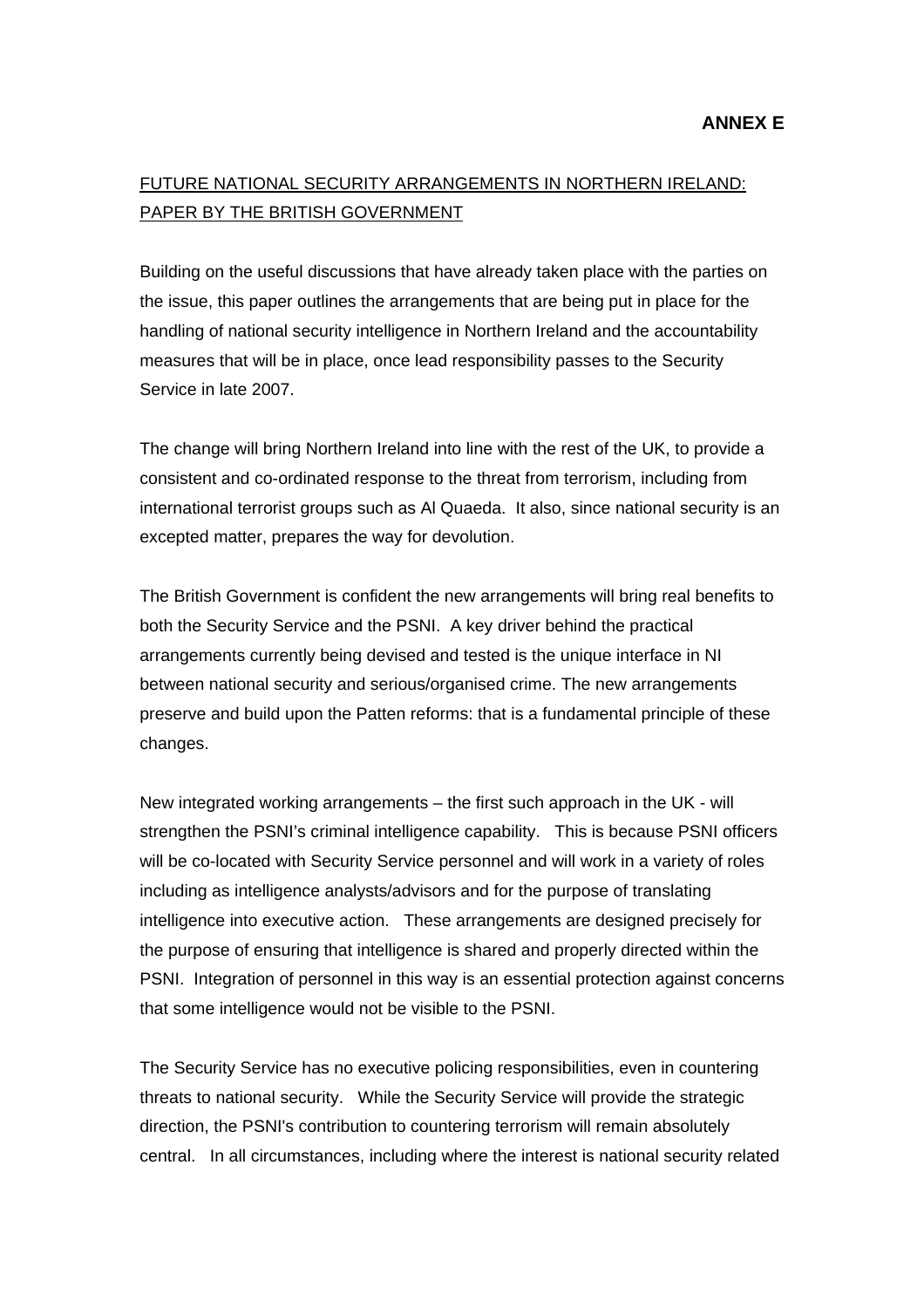it will be the role of the PSNI to mount executive policing operations, make arrests and take forward prosecutions under the direction of the Public Prosecution Service.

There will be no diminution in police accountability. The role and responsibilities of the Policing Board and the Police Ombudsman vis a vis the Police will not change. Police officers working with the Security Service in whatever capacity will remain accountable to the Chief Constable and under the oversight of the Police Ombudsman. The Security Service and the Ombudsman's office have been working together to agree arrangements for the Ombudsman's access to sensitive information held by the Service, where this becomes necessary for the discharge of the Ombudsman's statutory duties. The Service has already disclosed sensitive information to the Ombudsman's office in a number of cases. It is important to ensure that comprehensive accountability mechanisms are in place for all aspects of policing in Northern Ireland, and we will continue to discuss these matters with the parties.

The Government will publish in due course high level versions of the MoUs currently being developed between the Security Service and the PSNI and others, as appropriate

The great majority of national security agents will be run by the PSNI, under the strategic direction of the Service, mirroring the arrangements the Service has with the police in GB. This makes sense in NI in particular because of the interface between serious crime and national security; the police also have the advantage of local knowledge. The Security Service will continue to run directly a small number of agents who are authorised to obtain information in the interests of national security as distinct from countering criminality, where the circumstances make that appropriate. The principles observed by the PSNI and the Security Service in running agents are the same, and are enshrined in the Regulation of Investigatory Powers Act 2000.

The Policing Board will, as now, have the power to require the Chief Constable to report on any issue pertaining to his functions or those of the police service. All aspects of policing will continue to be subject to the same scrutiny as now. To ensure the Chief Constable can be fully accountable for the PSNI's policing operations, the Security Service will participate in briefings to closed sessions of the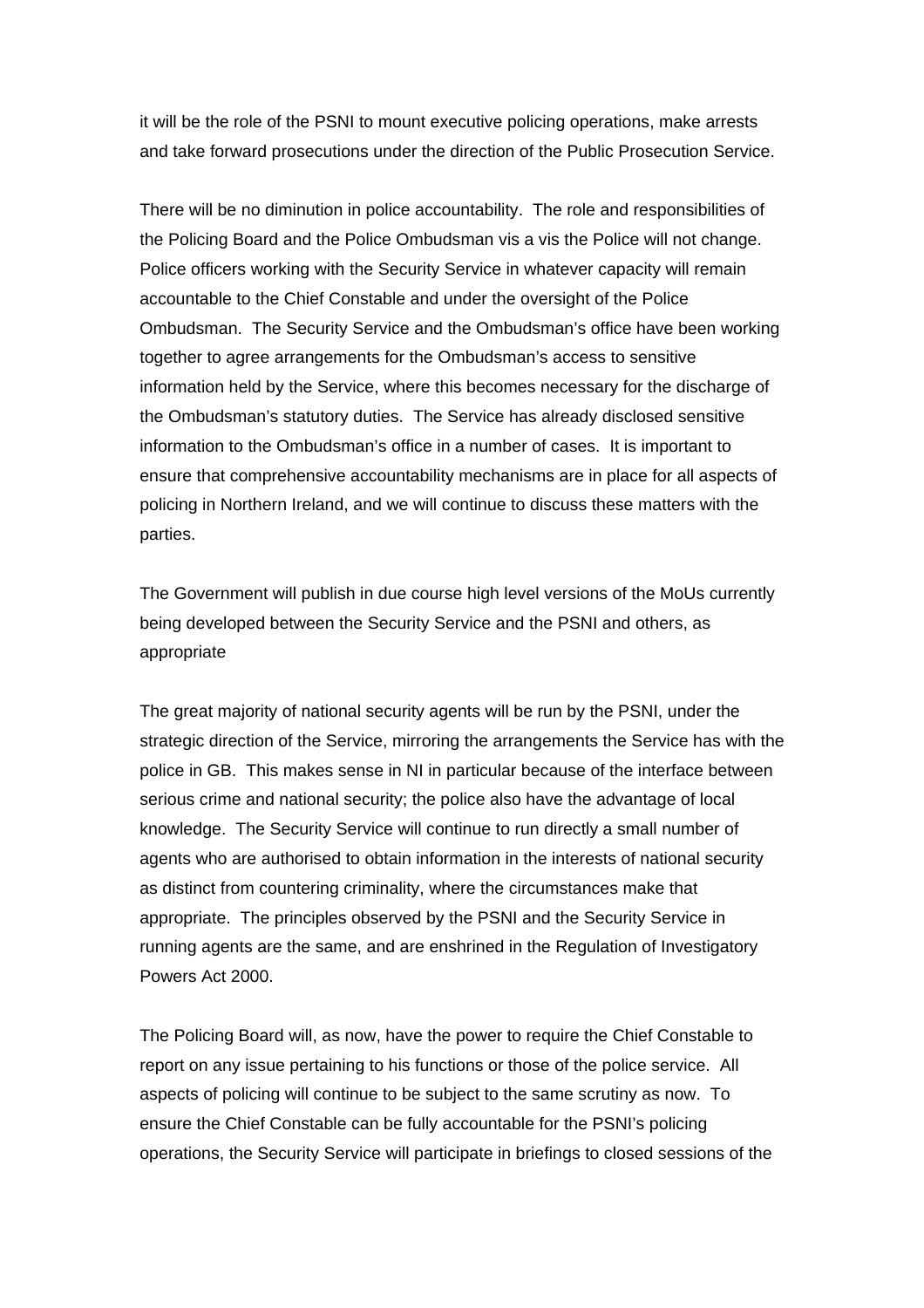Policing Board to provide appropriate intelligence background about national security related policing operations.

On policing that touches on national security the Chief Constable's main accountability will be to the Secretary of State, as it is now. The Security Service is fully accountable through existing statutory arrangements and the due processes of Parliament. In addition, three separate Commissioners oversee different elements of covert work in NI: the Intelligence Services Commissioner; the Interception of Communications Commissioner; and the Surveillance Commissioner. Relevant complaints relating to the actions of the intelligence agencies are investigated by the Investigatory Powers Tribunal, a panel comprising senior members of the legal profession. There is also the Parliamentary Intelligence and Security Committee whose remit is to examine the expenditure, administration and policy of the security and intelligence agencies and whose reports are placed before Parliament; the Government has already indicated that it is prepared to consider how the Northern Ireland focus of the Committee might be strengthened.

In summary, a whole range of safeguards will continue in place: the Policing Board's continuing role in ensuring efficient policing; the safeguards embodied in RIPA; the Ombudsman's role in investigating complaints against police officers; Parliament's scrutiny of intelligence matters through the Intelligence and Security Committee; the various Commissioners' oversight of particular types of covert operations; and the Investigatory Powers Tribunal's remit to deal with complaints. Not only are these arrangements comprehensive, they are as transparent as the sensitivity of the issues allows.

Further to reinforce this comprehensive set of safeguards, the Government confirms that it accepts and will ensure that effect is given to the five key principles which the Chief Constable has identified as crucial to the effective operation of the new arrangements, viz:

- a. All Security Service intelligence relating to terrorism in Northern Ireland will be visible to the PSNI.
- b. PSNI will be informed of all Security Service counter terrorist investigations and operations relating to Northern Ireland.
- c. Security Service intelligence will be disseminated within PSNI according to the current PSNI dissemination policy, and using police procedures.